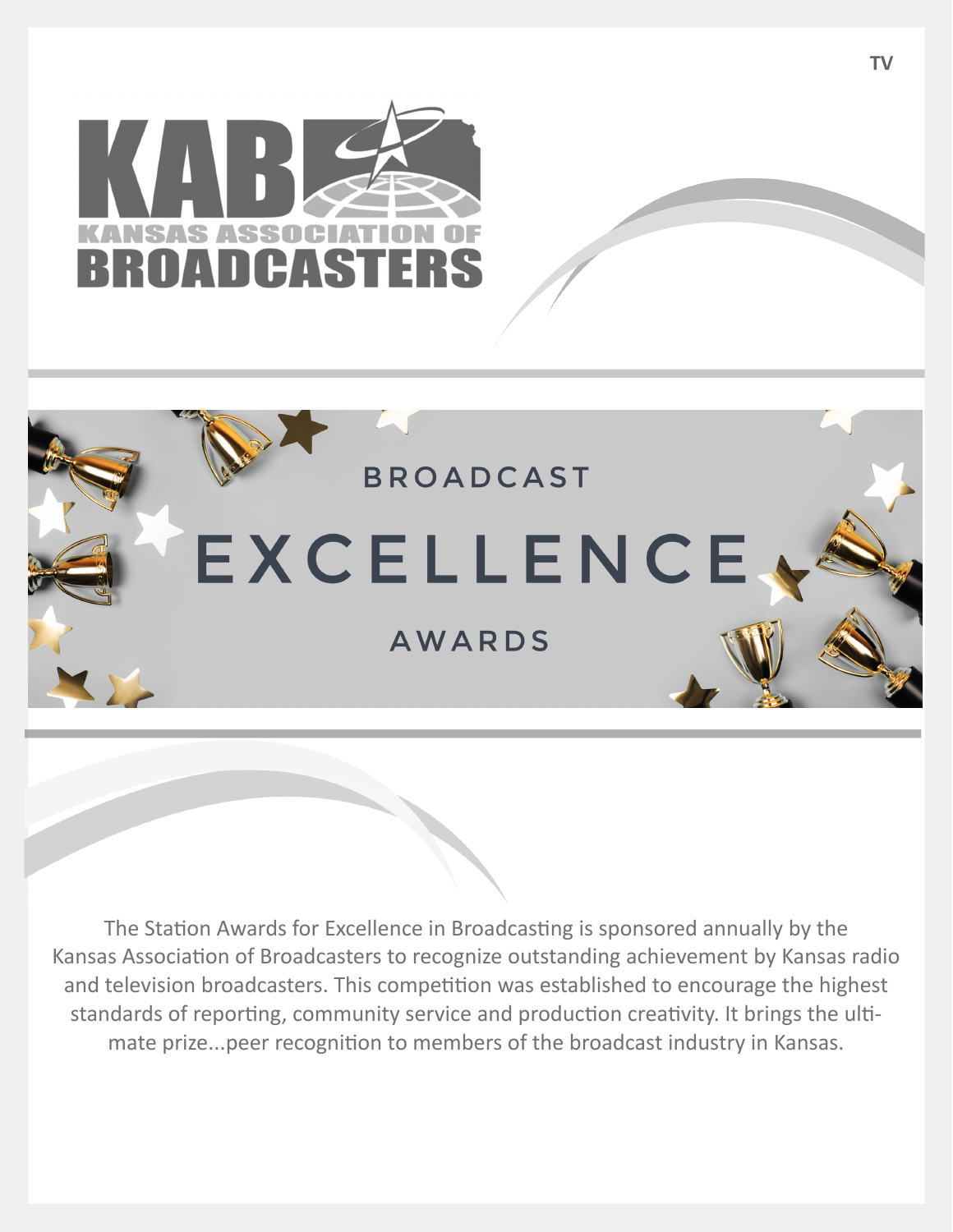**Entry Deadline:** Entries must be uploaded to the awards website by **10:59 p.m. July 1.**

Pay via credit card within the platform or mail a check. We will not be taking credit card payments over the phone.

### **Entry Fees: \$30 per entry**

### **Competition Groups—English**

A: Major Market (Kansas City)

B: Large Market (Wichita)

C: Medium Market (Pittsburg, Topeka)

D: Non-Metro (All other markets)

Every market group may compete in each award category.

#### **Competition Groups**—Spanish

A: Major Market (Kansas City)

B: Large Market (Wichita)

C: Medium Market (Pittsburg, Topeka)

D: Non-Metro (All other markets)

Every market group may compete in each *available* award category.

## General Rules

**Eligibility:** The KAB Awards for Excellence in Broadcasting is open to KAB Member Stations whose dues are paid in full. Entries must be locally produced by station staff, without the aid of an outside agency. A contract "voice" or client appearance is allowed. Syndicated or network materials may be used but must play a secondary role in spot producƟon and presentaƟon. **Entries must have aired on staƟon entering between July 1 of last year and June 30 this year. Please note, Newscast entries must have aired on one of three dates announced by the KAB.**

**Awards:** Judging is done by broadcasters from another state. A KAB First Place Award plaque will be given in each category of each division unless, in the opinion of the judges, no award is deserved. If there are deserving entries, second place and honorable mention will be awarded.

**Station of the Year:** A Station of the Year Award will be given for each competition group. Station must air at least one local daily newscast to be eligible—except in the non-metro category. One station will receive this award in each of these groups:

- 
- B) Large Market TV D) Non-Metro
- A) Major Market TV C) Medium Market TV

Station of the Year will be based on the total cumulative points for ALL awards won, with weighted points (10%) in the Station Excellence category. *Stations must enter the Station Excellence category to be eligible for StaƟon of the Year.* 

First Place , 6 points / Second Place - 4 points / Third Place - 2 points

**Presentation:** Awards will be presented during the October KAB Convention but can be promoted the next day following release of the information in August.

**Judging:** Judging will be by a panel of out of state broadcasters. Entries will be judged for excellence, creativity, believability and effectiveness. Criteria will include, as applicable, theme, phrasing, salesmanship, technical, opening and closing.

**Disqualification:** Entries that do not follow all specifications or entered in wrong category will be disqualified. Entrants will not be notified of disqualification, nor will entry fees be refunded.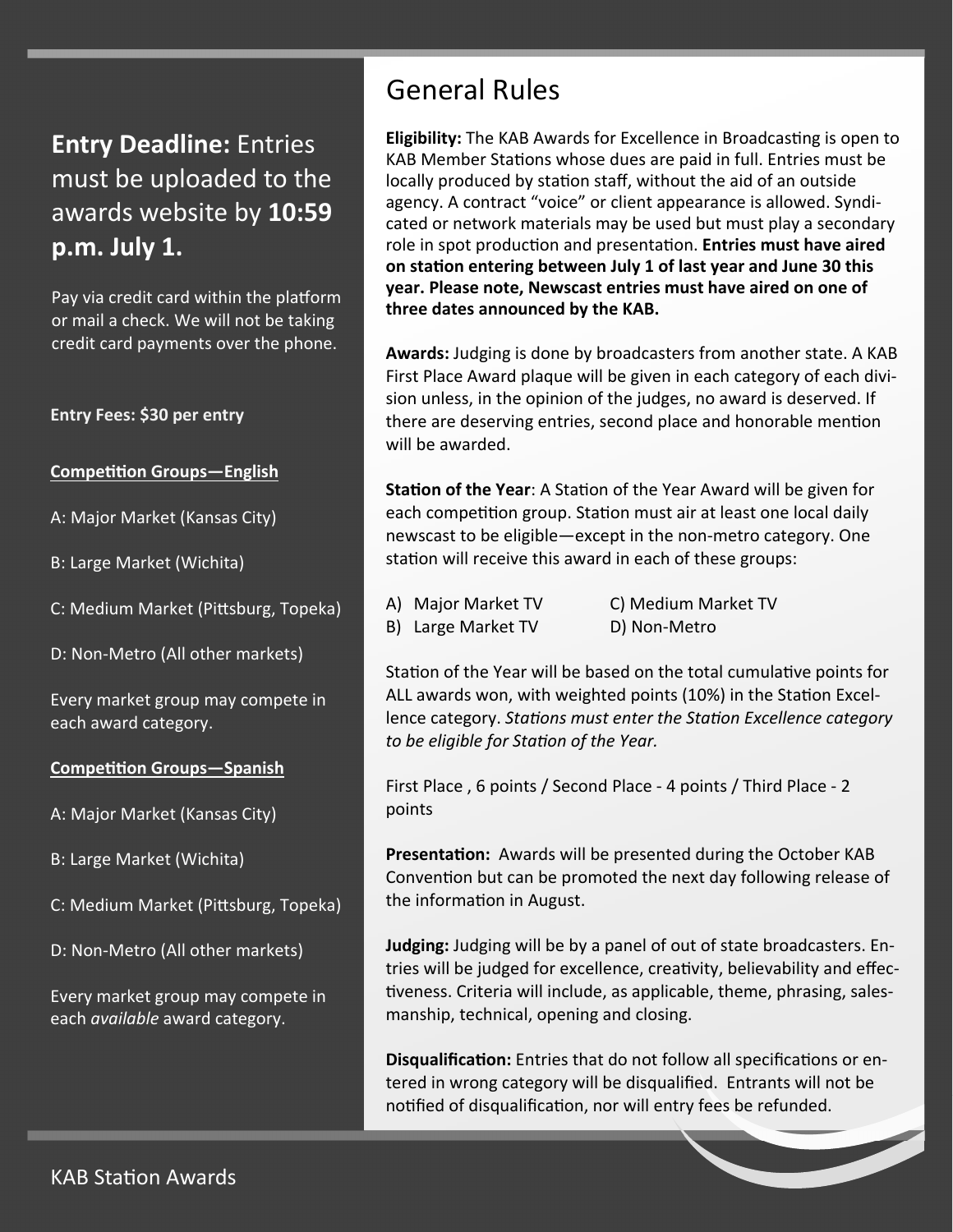## TV Award Categories: Number and Name

### **1: PRIME NEWSCAST** - 30 minutes.

Submit your best ENTRY of an afternoon or evening newscast from one of the dates announced by the KAB.

**2: AM/MIDDAY NEWSCAST** – 30 minutes. Submit your best entry of a morning or midday newscast from one of the dates announced by the KAB.

## **3: HARD NEWS FEATURE / ENTERPRISE STORY:**

Coverage can include a series – 15 min. max. Submit up to three entries per station.

**4: NEWS FEATURE:** Submit up to three entries per station.

**5: SPORTS FEATURE:** Submit up to three entries per station.

**6: SPORTSCAST:** Submit your best entry for a sportscast that airs during a regularly scheduled newscast. ONE ENTRY per station.

**7: WEATHERCAST:** Submit your best entry for a weathercast that airs during a regularly scheduled newscast. ONE ENTRY per station.

**8: SINGLE TOPIC EVENT NEWS COVERAGE:** Aired inside or outside a scheduled newscast. TWO EN-TRIES per station.

**9: IN‐DEPTH NEWS REPORTING:** In a single story or series. Submit up to three stories/or series per station

**10: SPECIAL PROGRAM:** Is a program originated by the station  $-$  outside a regular newscast - it may be public affairs, entertainment, sports or cultural in nature. It may NOT be a paid program by an advertiser. Maximum 60 minutes. TWO per station

**11: COMMERCIAL, 60 seconds or less:** Submit up to THREE single ENTRIES.

**12: COMMERCIAL SERIES:** Submit up to THREE SE-RIES, maximum three per client.

**13: STATION PROMOTION ANNOUNCEMENT:** Submit up to three entries.

**14: STATION PROMOTION CAMPAIGN:** Submit series, one subject, any length. Submit up to THREE Campaigns.

**15: STATION WEBSITE:** Submit URL of station's home page. Judging will be based on content, innovation, visual appeal, ease of navigation, and interactivity that engages the audience.

**16: RECURRING PROGRAM:** This is a non-newscast program that regularly airs weekly or monthly and consists of 12 episodes minimum. Maximum 60 minutes. ONE EPISODE ENTRY per station.

## **Tony Jewell Community Service Award: Under "Division" select "General"**

Judging will be based on overall station effort of ONE project which makes a difference in a local community. The project may be a one-day event or drive, or a year-long project. Stations should prepare an entry that includes one or both of the following:

- A 300-word or less essay describing the effort which can include photos; and/or
- A 15-minute or less video that is representative of the station's efforts. It could include such things as public service announcements, news coverage, telethons, special coverage, etc.

**Please see next page for new categories/ changes.**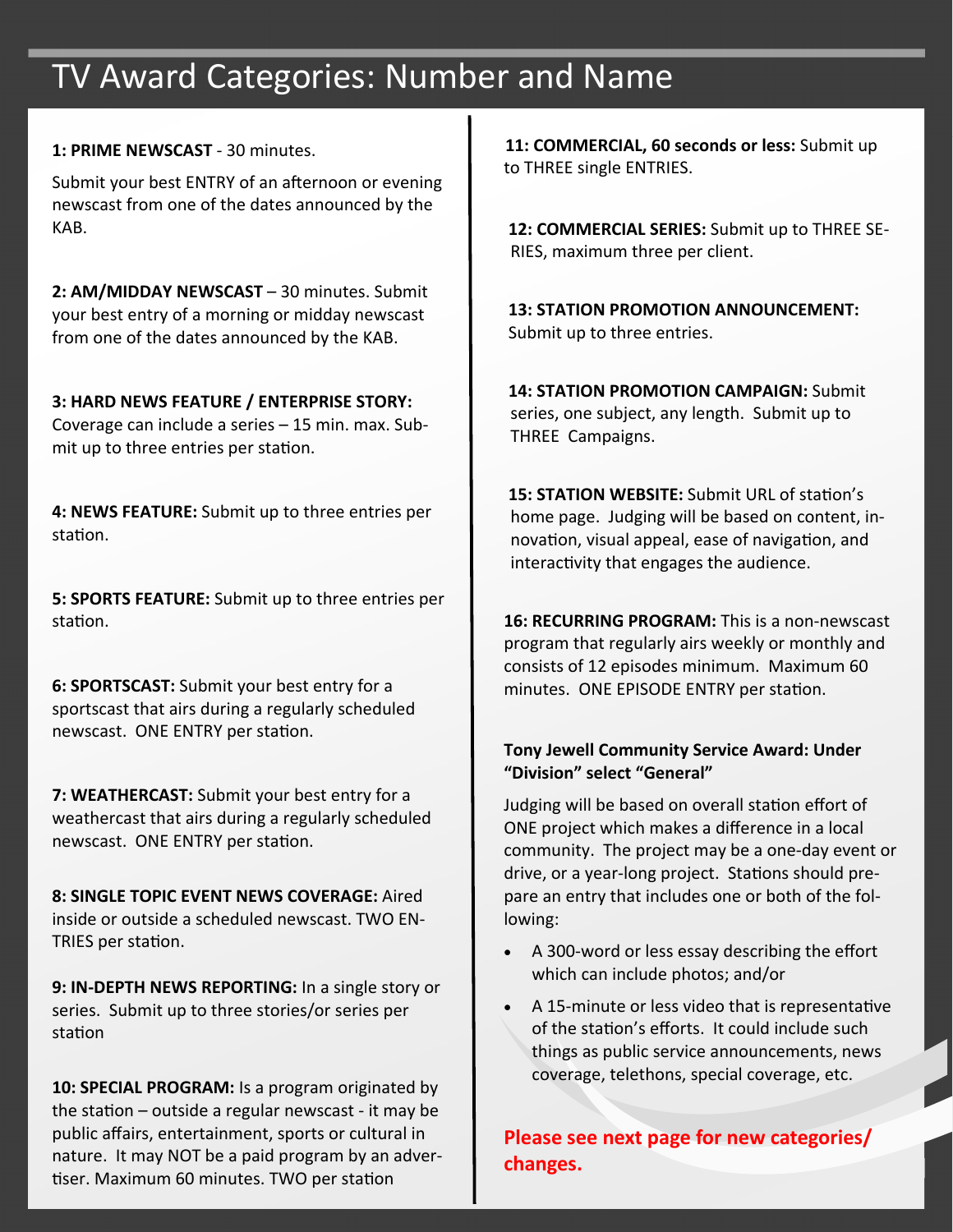# New Categories/Changes for 2022

**17: Excellence In Diversity/Equity/Inclusion News:**  For excellence in news or journalistic coverage focused on topics including diversity equity and inclusion reporting on issues facing marginalized communities or similar social injustices, notably focused on efforts to raise awareness. Voice-overs or narratives are permitted only if they were part of the original piece. A short description of the entry is requested. Entry may be edited, and all commercial breaks must be removed. Maximum 15 minutes.

## **18: Excellence In MulƟmedia/Digital Storytelling:**

Entry should display excellent use of multiple platforms to tell a single story on multiple platforms, which could include broadcast, website and social media outlets. Entry must showcase at least two different platforms. Please provide appropriate links or screenshots. Entry should represent covering a major news event, investigative project or feature subject. Entry should demonstrate a creative and effective use of graphics, audio, video, still photography and interactives. Network or syndicator-provided material do not qualify. Include a brief written description of entry.

**19: Excellence In MulƟmedia/Digital PromoƟonal or Commercial Announcements:** Entry should display excellent use of multiple platforms to showcase a promotion or commercial on multiple platforms which could include broadcast, website and social media outlets. Entry must showcase at least two different platforms. Please provide appropriate links or screenshots. Entry should represent a single promotion or commercial. Entry should demonstrate a creative and effective use of graphics, audio, video, sƟll photography and interactives. Network or syndicator-provided material do not qualify. Include a brief written description of entry.

**Tony Jewell:** When submitting your entry, select "General" from "Division" dropdown menu.

**20: StaƟon Excellence** - A 300-word maximum essay explaining why the station is deserving of the overall StaƟon of the Year Ɵtle. **A staƟon MUST enter this category to be considered for staƟon of the year.**

Station of the Year will be based on the total cumulative points for ALL awards won, with weighted points in the Station Excellence category (10% weight of overall score).

## **OTHER CHANGES IN 2022**

**Increase Entry Limit from One to Two in the Fol‐ lowing Categories:**

TV: Single Topic Event News Coverage, Special Program

## **SPANISH CATEGORIES**

We are now offering Spanish-language contests in the following categories:

**S3: HARD NEWS FEATURE / ENTERPRISE STORY:** Coverage can include a series – 15 min. max. Submit up to three entries per station.

**S6: SPORTSCAST:** Submit your best entry for a sportscast that airs during a regularly scheduled newscast. ONE ENTRY per station.

**S11: COMMERCIAL, 60 seconds or less:** Submit up to THREE single ENTRIES.

When creating your contest manager account, please select the appropriate "Spanish" circ group.

**Payment:** Moving forward, payment for entries can be made via credit card with the BetterBNC platform.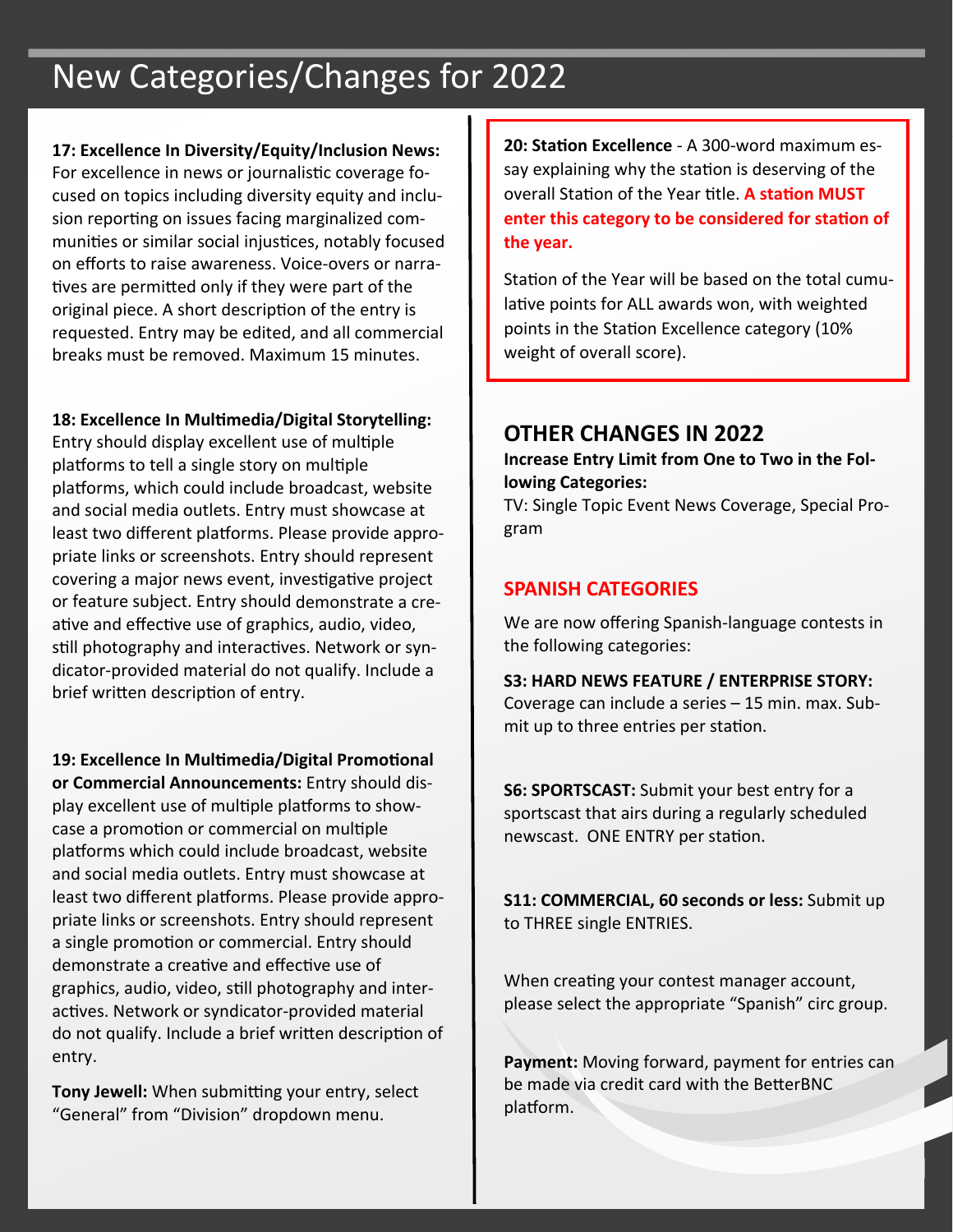# Award Entry Instructions

Entries to the KAB Awards will be submitted using a web-based program at www.betterbnc.com. Below are directions for preparing and submitting entries. If you have questions, please contact the KAB office at 785-235 -1307 or info@kab.net. OR in the top right corner of the site there is a "contact Better BNC" button for help.

IMPORTANT: The contest platform is optimized for Google Chrome and Firefox for PC and Macintosh. Please **have a recent version downloaded and installed for the best contest experience.**

**The deadline for all entries is 10:59 p.m. July 1.** If you have questions, please be sure to call our office before 5 p.m. Emails/calls placed after 5 p.m. may not be responded to until the next business day.

### **Login**

Go to www.betterbnc.com. Click contestant login (upper left). Select the appropriate Contest. Select the appropriate contestant type:

If you are the single point of contact for your organization, select Contestant Manager (and scroll down to"e")

Stations should select a single Contestant Manager, who will have access to make entries and create other **Authorized Entrants who can make entries on behalf of the organizaƟon. The Contestant Manager should then login early in the contest entry period, submit two entries, then finalize Contestant Manager account** setup, including creation of any desired Authorized Entrants. (two entries is to provide an added layer of validation from hackers and spam.) Authorized Entrants will receive emails requesting their account validation, **aŌer which they can create their own entries on behalf of the organizaƟon.**

If you have received an email authorizing you to submit entries for your organization, select Authorized Entrant.

For Contestant Managers and Authorized Entrants, select the appropriate News Organization.

Enter your Email address.

If you didn't participate last year, then enter your temporary Password: bnc (lower case), and click Login. When you first login, the system will prompt you to create a secure password and enter your contact information. Otherwise use last year's password. If you don't remember it, click the "forgot password" button.

## **Submit Entries (click "contest informaƟon" regarding guidelines)**

- a. Click "My Contest" at the top of the page
- b. On the Manage Entries page, click Submit Entry (left side).
- c. Select the appropriate Division (a larger grouping of categories).
- d. Select the appropriate Category.

e. Read the corresponding Category Note (directly below the Category selection box), describing what is expected for the category's entry content.